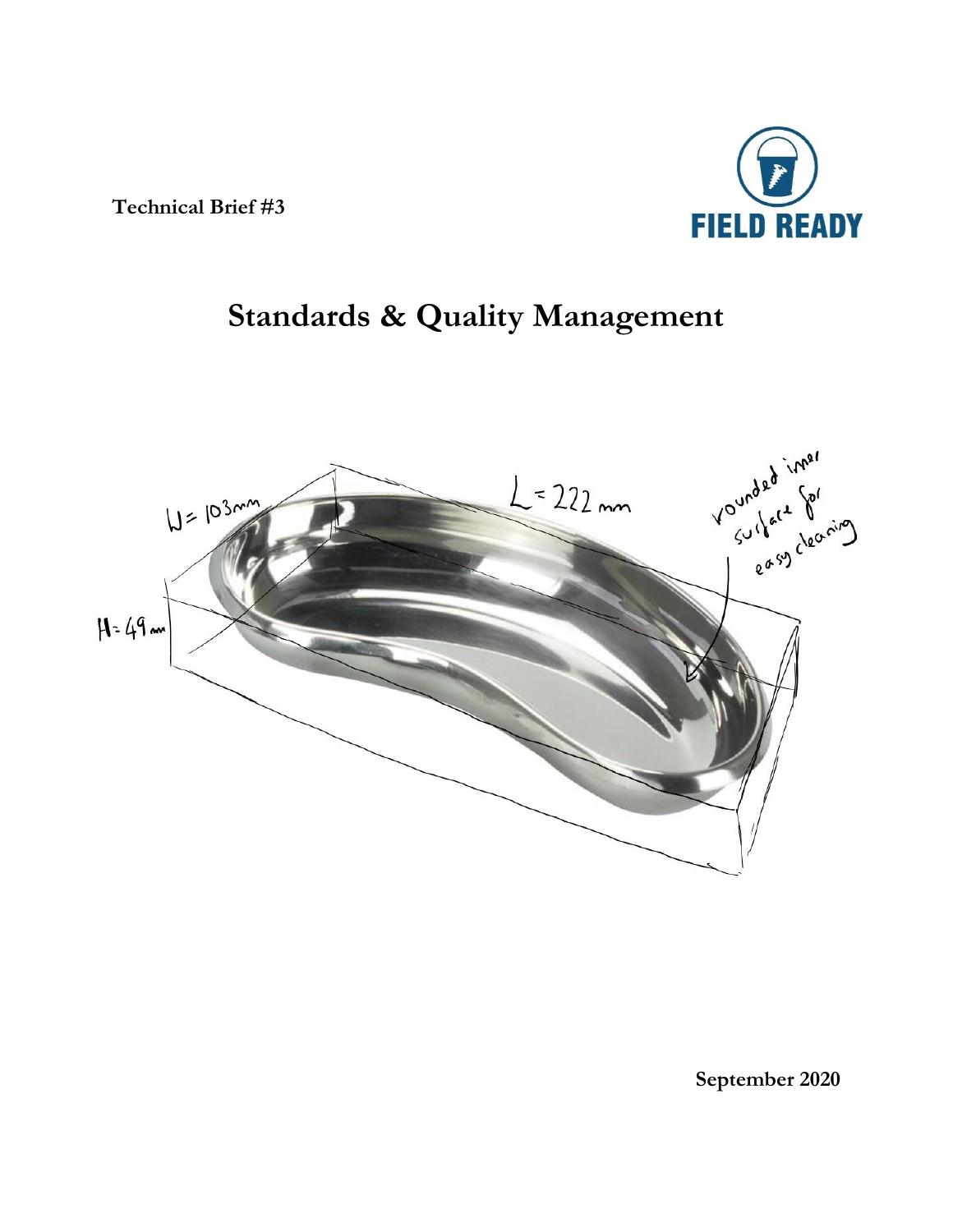#### **Purpose**

Field Ready has put together documents called "Technical Papers" summarizing a variety of issues and topics that relate to our work. These serve as white papers that clarify our approach, form the basis of policy, explain challenging subjects and provide thought leadership to our sector.

### **Specific Purpose of this Technical Paper**

The purpose of Technical Brief #3 is to outline Field Ready's approach and detail its response methods involving standards and quality management.

**Thank you** to Christopher Schmitt, Brynmor John, Joanne von Alroth and Eric James for their input on this paper.

| <b>Outline</b> |                                              | Page |
|----------------|----------------------------------------------|------|
| 1.             | Overview                                     | 3    |
|                | 2. What is quality management?               | 3    |
|                | 3. How does Field Ready decide what to make? | 5    |
|                | 4. How does Field Ready manage quality?      | 5    |
|                | 5. Case study: Rescue Airbag                 | 9    |
| 6.             | Annexes                                      | 12   |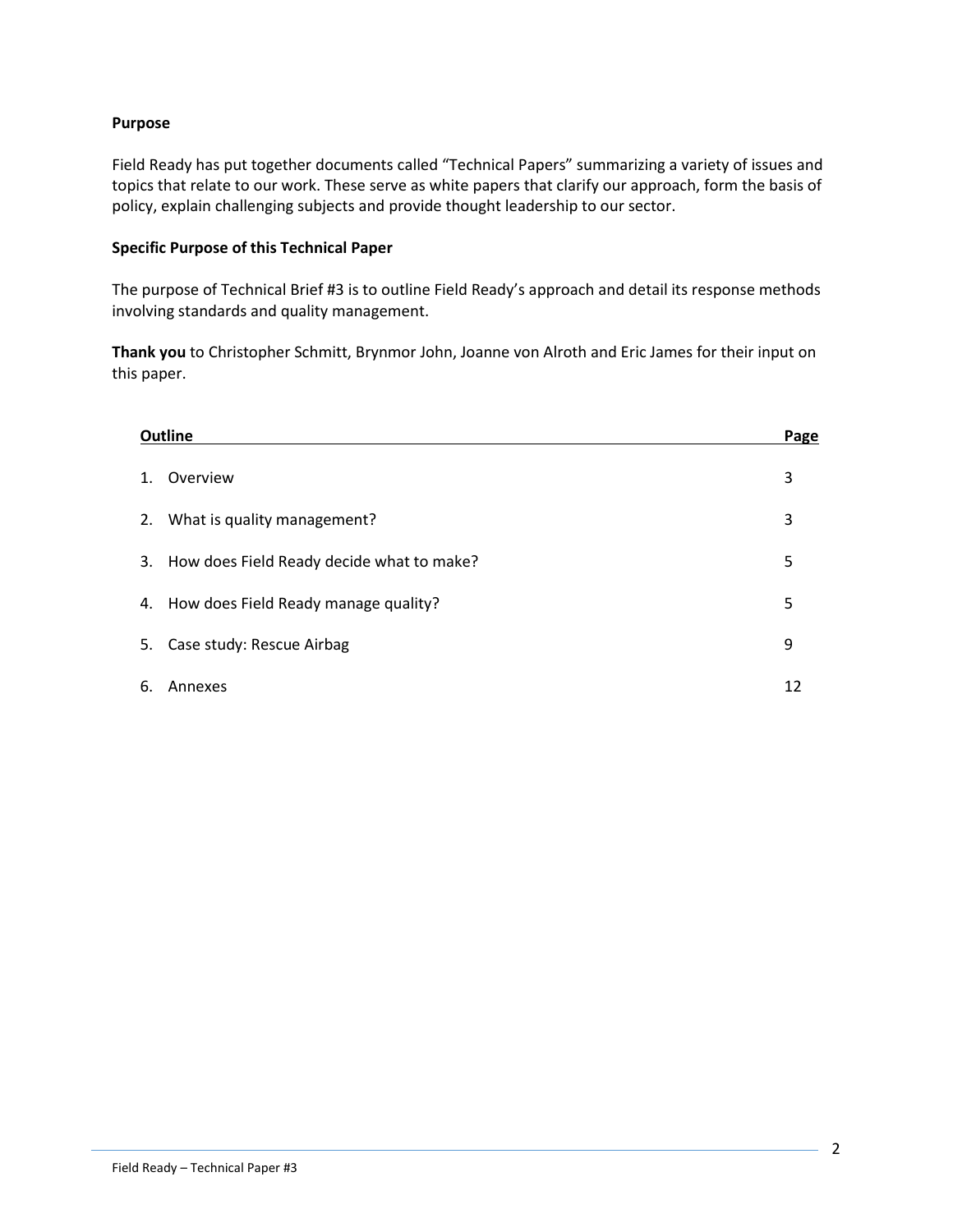#### **1. Overview**

There are often low expectations for anything made "locally." Poor quality and a lack of standards are the main culprit. This results in overlooked capacity, ignored abilities and lost opportunities. With the right approach, however, high standards and quality can be achieved anywhere.

The ability to provide quality in locally made items is particularly important to Field Ready. We believe in "making useful things for people in challenging places," following standards and ensuring quality. This is set forth by established manufacturing and production techniques from some of the most advanced systems-driven industries.

Field Ready assists disaster-affected people by addressing emergent needs through comprehensive market-risk analysis, strategic planning and development tools and using local resources when available including personnel, raw materials and manufacturing and production facilities. In this Technical Brief, a case study is provided and many more exist in the field as we continue to assist people worldwide.

#### **2. What is quality management?**

Quality is a subjective term that can mean different things to different people. It often ends up being "you know it when you see it," so the perceived value of something impacts quality. At a basic level, quality can be thought of as the degree to which an object, process or service satisfies a specified set of attributes or requirements.<sup>1</sup> Quality involves characteristics such as design, materials, the application of know-how and craftsmanship. Age, location, usefulness, reliability and the way people interact with objects (known as "human factors") also influence quality. Where something is made often plays a role in the perception of quality as well.

There is a perception that "local"' means low quality. In part, this stems from the technologies available in locations themselves and, on occasion, the undermining of craftsmanship. That belief can also be wrapped up in the relationship between cost and value. While different needs arise in different contexts, for our purposes here quality is about being fit for purpose and meeting market expectations of "right time, right place." This can be addressed with quality management.

Quality management is a formalized system that documents processes, procedures and responsibilities for achieving quality policies and objectives. Such a system coordinates and directs an organization's activities to meet customer and regulatory requirements while improving its effectiveness and efficiency on a continuous basis.

As shown in the diagram (above), quality assurance (QA) is a subset of quality management and is not the same thing as quality control (QC). These are separate concepts and deserve further discussion. Field Ready has



<sup>1</sup> See, e.g.,<https://hbr.org/1983/07/quality-is-more-than-making-a-good-product>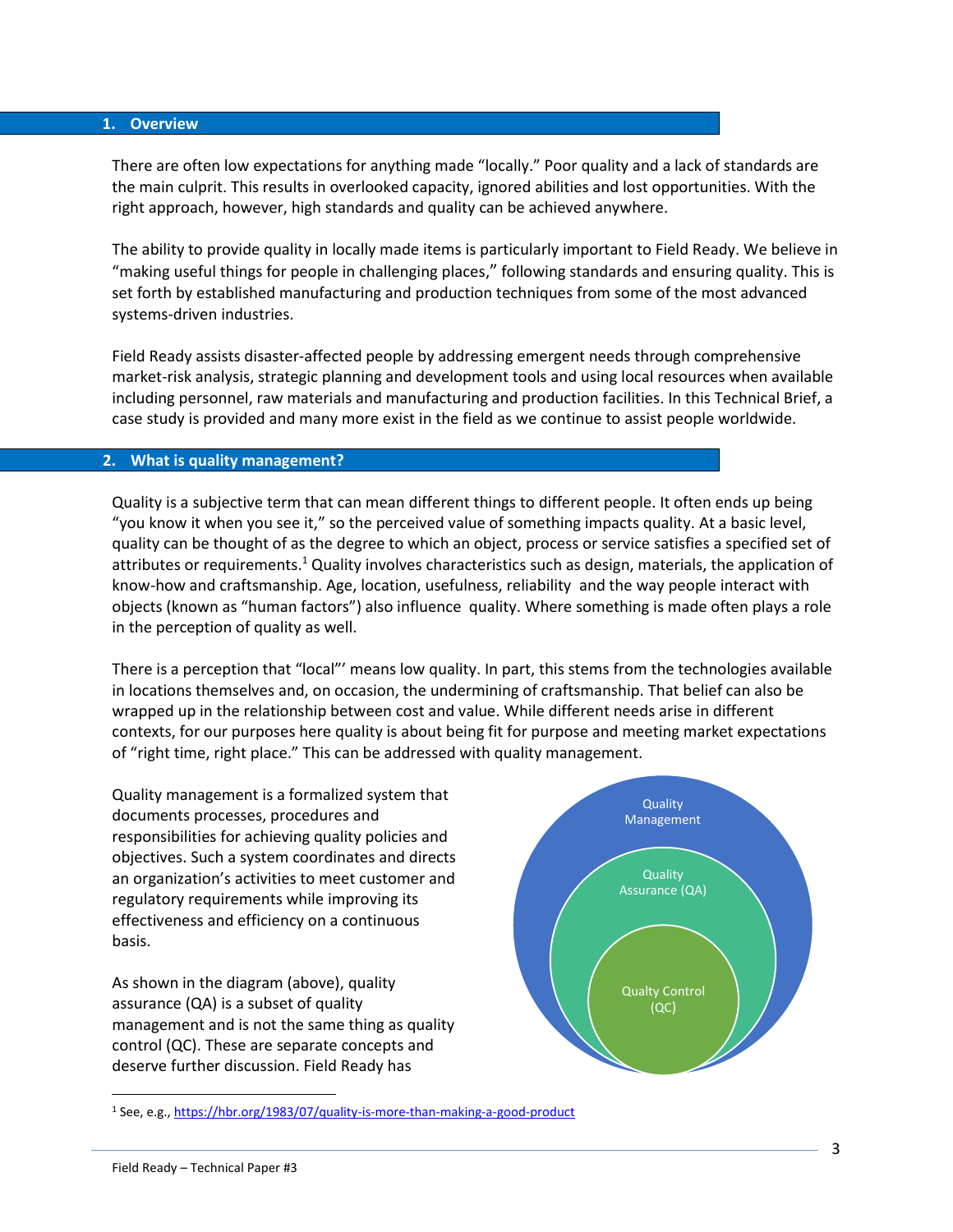policies and procedures, and undertakes action, in all these areas to ensure that what we do reaches an appropriate level of quality and provides value to end-users.

According to the American Society of Quality,<sup>2</sup> QA and QC are different in several ways. Quality assurance can be defined as "part of *quality management* focused on providing confidence that *quality requirements* will be fulfilled." The confidence provided by quality assurance is twofold — internally to management and externally to customers, government agencies, regulators, certifiers and third parties. Another definition of QA is "all the planned and systematic activities implemented within the quality system that can be demonstrated to provide confidence that a product or service will fulfill requirements for quality."

In contrast, QC can be defined as "part of *quality management* focused on fulfilling *quality requirements*." While quality assurance relates to how a process is performed or how a product is made, quality control is more the inspection aspect of quality management. An alternate definition is "the operational techniques and activities used to fulfill requirements for quality." The differences between QA and QC are expanded on in the table below.

| <b>Quality Assurance</b>                            | <b>Quality Control</b>                            |
|-----------------------------------------------------|---------------------------------------------------|
| Makes sure that we are doing the right things, in   | Makes sure the results of what we've done are     |
| the right way                                       | what we expected                                  |
| Focused on end-user/customer                        | Focused on meeting required standards             |
| A preventive process - how things are made or       | A corrective process focused on output - work-in- |
| delivered                                           | progress and finished goods                       |
| Done by improving production processes              | Done through monitoring and inspection (checking  |
|                                                     | and sampling)                                     |
| Targeted at the whole organization                  | Targeted at production activities                 |
| Tools: quality metrics, reviews, audits, team work  | Tools: inspection, testing, reporting             |
| Medium to long-term process; not implemented        | Short-term; can be implemented rapidly            |
| quickly                                             |                                                   |
| Quality is built into life-cycle of the process and | Quality is achieved by testing and weeding out    |
| extends to the product/solution                     | defects                                           |

Field Ready provides a quality product which itself is the result of skillful craftsmanship with the best resources available and attention to detail. Field Ready goes further than this by not just providing outputs ('"products") but also by adding local, continued-production capabilities; a structure that emphasizes training and partnering with local manufacturers who will provide quality and follow-up (service).

In these ways, Field Ready follows traditional best practices including specialization, standardized regulation, measurement, care in reaching standards and statistical analysis. Field Ready also takes into consideration non-linear approaches, adaptive pluralism and the consideration of complexity such as versatility, adaptive pluralist, eclecticism, facilitation, alertness, surprises, relevance, triangulation and successive approximation. We accomplish this through our continuous management programs and work toward providing real value through "field readiness" (see Annex  $1$ )<sup>3</sup> and other qualities that are needed in challenging situations.

<sup>&</sup>lt;sup>2</sup> See their website here[: https://asq.org/quality-resources/quality-assurance-vs-control](https://asq.org/quality-resources/quality-assurance-vs-control)

<sup>&</sup>lt;sup>3</sup> For more information, please also see: <https://wikifactory.com/+FieldReady/stories/field-ready-readiness-levels>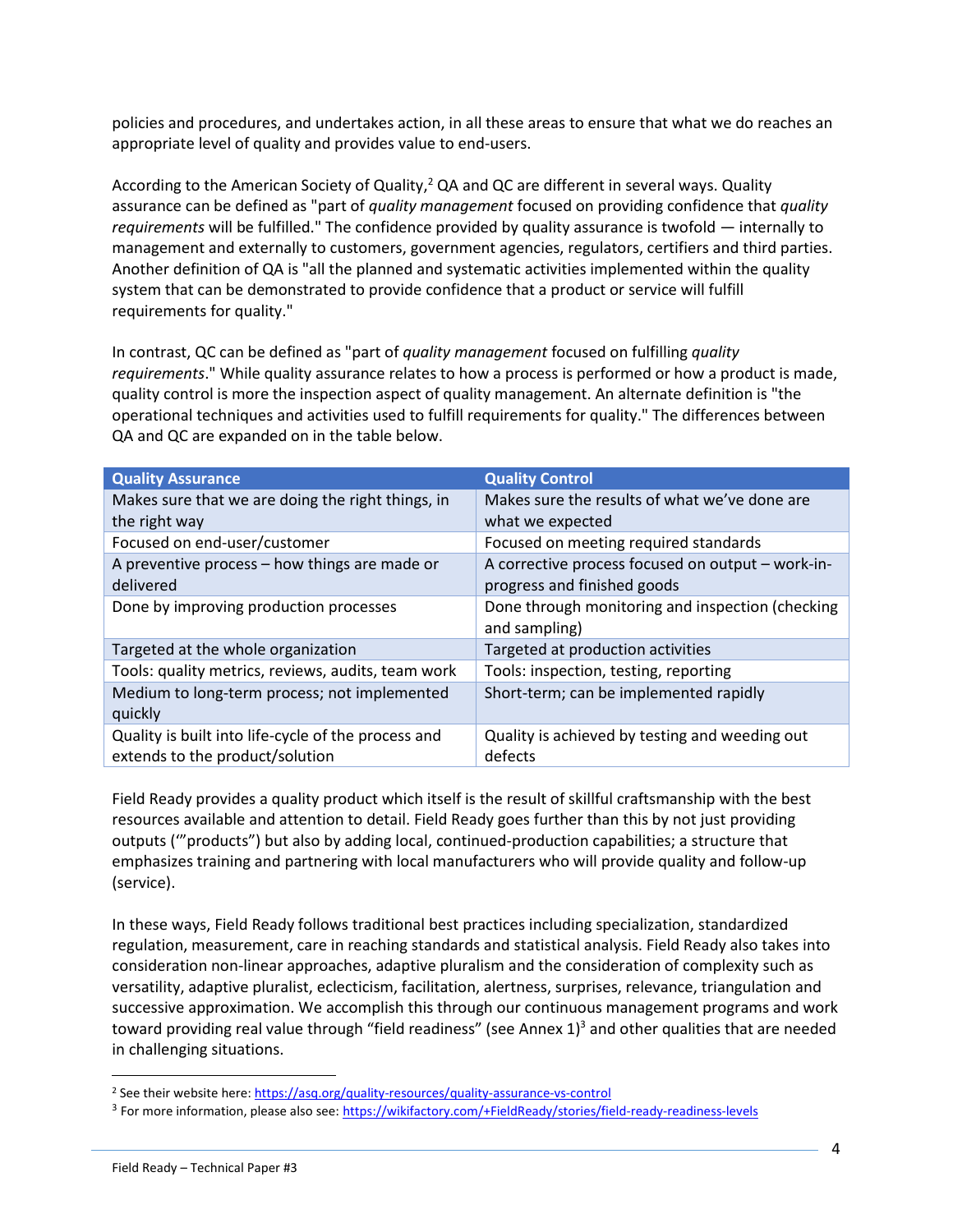#### **3. How does Field Ready decide what to make?**

Many proprietary systems and technological solutions involve remedies that demand a search for problems before their application. Even the "needs based" approach commonly followed across the aid sector seeks to identify gaps in supply chain and works to fill them – but ignores valuable factors including actual user need, locally resourced supply capacity of primary and ancillary materials for production and the ability of local infrastructures to accommodate new market entrants in the process. Instead, Field Ready's approach starts with people and works forward from there. Our assessment methodology incorporates four lines of inquiry undertaken in parallel following a number of questions such as:

**Situation:** What is the problem? What is the condition of hospitals, schools, houses, markets, camps, etc.? What was the situation before (baseline)? How many people are affected? Are there threats and access issues (e.g., security, logistics, environment, etc.)? How will this situation evolve/change over time; (e.g., forced displacement, outbreaks or insecurity) and what will the situation be six and 12 months from now, and then in five years?

**Needs**: What are the immediate needs? What are the medium- and long-term needs? How are different people affected? Look at each sector: health, WASH, food, shelter/NFIs, protection, livelihoods, education, etc. to gain a complete understanding. More specifically: what is broken or missing? What could be safer? What will make people's lives better? If you had a magic wand, what's the one thing that you would change?

**Capacities**: What skills and talents do people have (think about different levels, age and other groupings)? What are the needs for capacity-building and training? How do people communicate and obtain goods? What material resources are available (e.g., in markets, in schools and spaces, as debris, etc.)? What workspaces, tools and equipment are available (and what are their costs)?

**Opportunities**: What are others doing: government, business, universities, labs/maker-spaces, UN, NGOs, donors? What are the gaps? How can partnerships be formed?

Following technical review of the findings of these assessments, we:

- 1. Consult existing designs and solutions
- 2. If none exist, co-create new alternatives
- 3. Create prototypes for end-user feedback
- 4. Trial the solutions

Depending on the complexity and context to determine which items will be used, the above steps progress through the technology readiness levels (TRLs), available in Annex 2.

#### **4. How does Field Ready manage quality?**

Field Ready's approach to quality management is an integral part of our product-development process (from identified need to finished solution). We rely on user feedback for development approval at a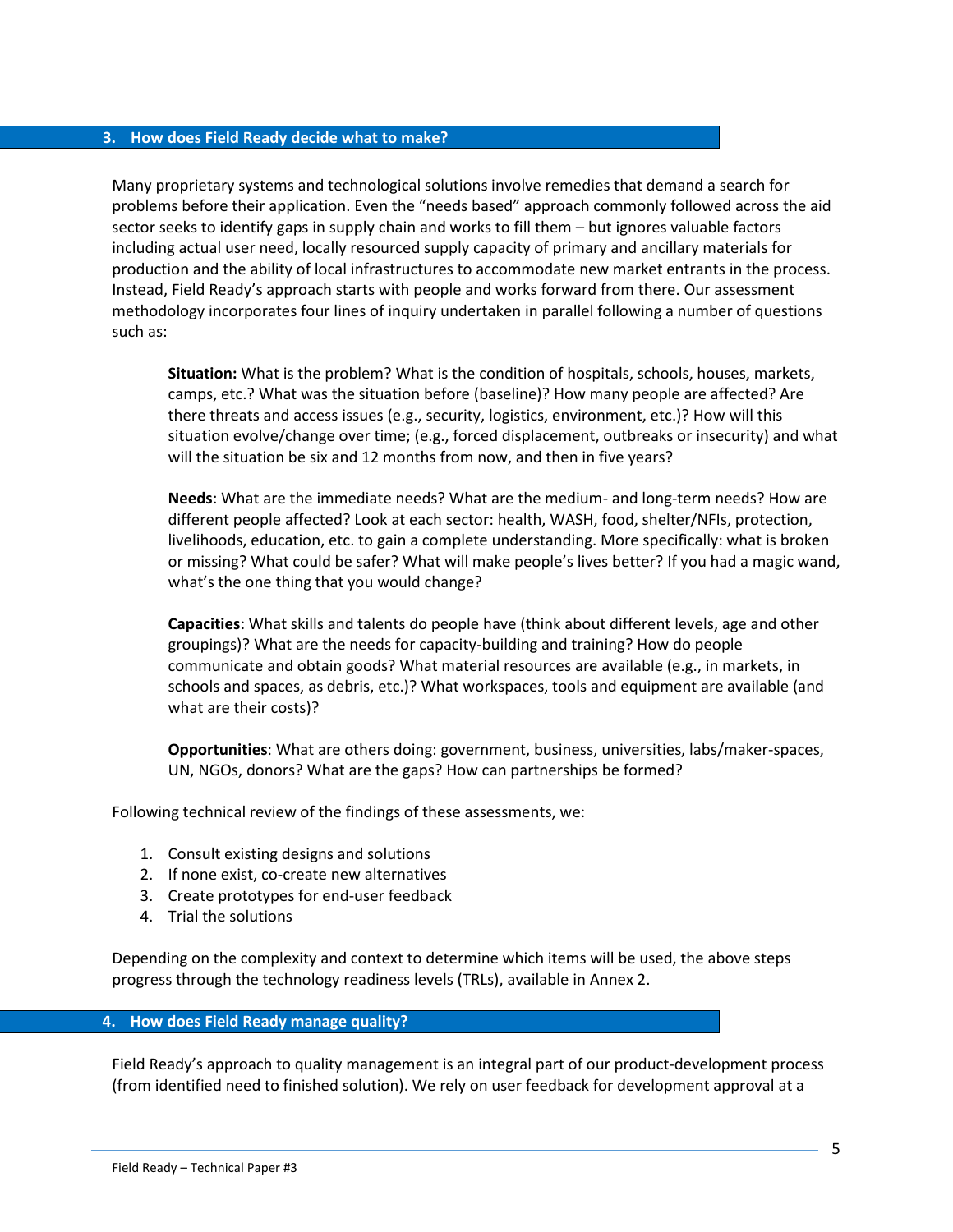number of key stages in our process. We implement the use of Lean Manufacturing<sup>4</sup> tools from other sectors, such as the aviation and medical industries, as well as developing our own in ways of working. This guides our daily work and provides a practical way in which to develop and produce cost effective, quality items in difficult places using the most efficient production model available according to emergent conditions.

When appropriate, we select open-source designs that meet recognized industry standards (e.g., CE markings) before completing our own QC testing and documentation. We also regularly consult and work to international standards when developing our branded products (e.g. testing our designs to the BS EN standard). When appropriate we closely follow World Health Organization guidelines and local and regional government regulations.

We develop all products using iterative human-centered design. This ensures that the user is included throughout the process; therefore, regular user-testing is essential. User inclusion involves feedback of the professionals working in their specific area of expertise (e.g. medical professionals) with our products and continuously improving all aspects of the production, supply and use chain. When appropriate, we ensure we have formal accreditation for research and manufacturing from the related necessary professional body.

Field Ready's Quality Management is a well thought-out system adopted from the best approaches in a variety of sectors and specifically tailored to the contexts in which we work. Field Ready's Quality Management consists of five parts:

## **1. Super talented people**

We start with great people and then we empower them to make decisions that will have impact. This is not to be understated. They have training, tacit knowledge<sup>5</sup> and skills that are the products of top universities, industry-leading companies and other personal/professional experience. They hold the necessary knowledge of how to produce quality solutions that make a difference in people's lives and scale those that are needed in bigger sets matching the solution to the identified need. Our people have a special combination of experience and tacit knowledge that are not available at other organizations.

## **2. Solid foundations**

The foundations for our quality-management system begin with us taking time to understand the political geography and emotional philosophy<sup>6</sup> of the region we intend to work. Our staff consists of people from multiple disciplines and background; most are from affected countries themselves. The ways in which we work are well documented, from our internal processes (discussed further below) and external training, to offerings like our Technical Briefs and book, *Managing Humanitarian Innovation: The Cutting Edge of Aid* (Practical Action, 2018).<sup>7</sup> Our quality-management system is built on a number of available and proven models, methods and tools. Our specific Product Development Process was developed from a combination of sources including:

<sup>&</sup>lt;sup>4</sup> For more information, see[: https://www.sciencedirect.com/topics/engineering/lean-manufacturing](https://www.sciencedirect.com/topics/engineering/lean-manufacturing)

<sup>&</sup>lt;sup>5</sup> Se[e https://en.wikipedia.org/wiki/Tacit\\_knowledge](https://en.wikipedia.org/wiki/Tacit_knowledge)

<sup>6</sup> See, e.g., [https://plato.stanford.edu/entries/emotion/#:~:text=The%20view%20that%20emotions%20are,in%20the%20](https://plato.stanford.edu/entries/emotion/#:~:text=The%20view%20that%20emotions%20are,in%20the%20 philosophy%20of%20emotions.)  [philosophy%20of%20emotions.](https://plato.stanford.edu/entries/emotion/#:~:text=The%20view%20that%20emotions%20are,in%20the%20 philosophy%20of%20emotions.)

<sup>&</sup>lt;sup>7</sup> Available here[: https://www.fieldready.org/book](https://www.fieldready.org/book)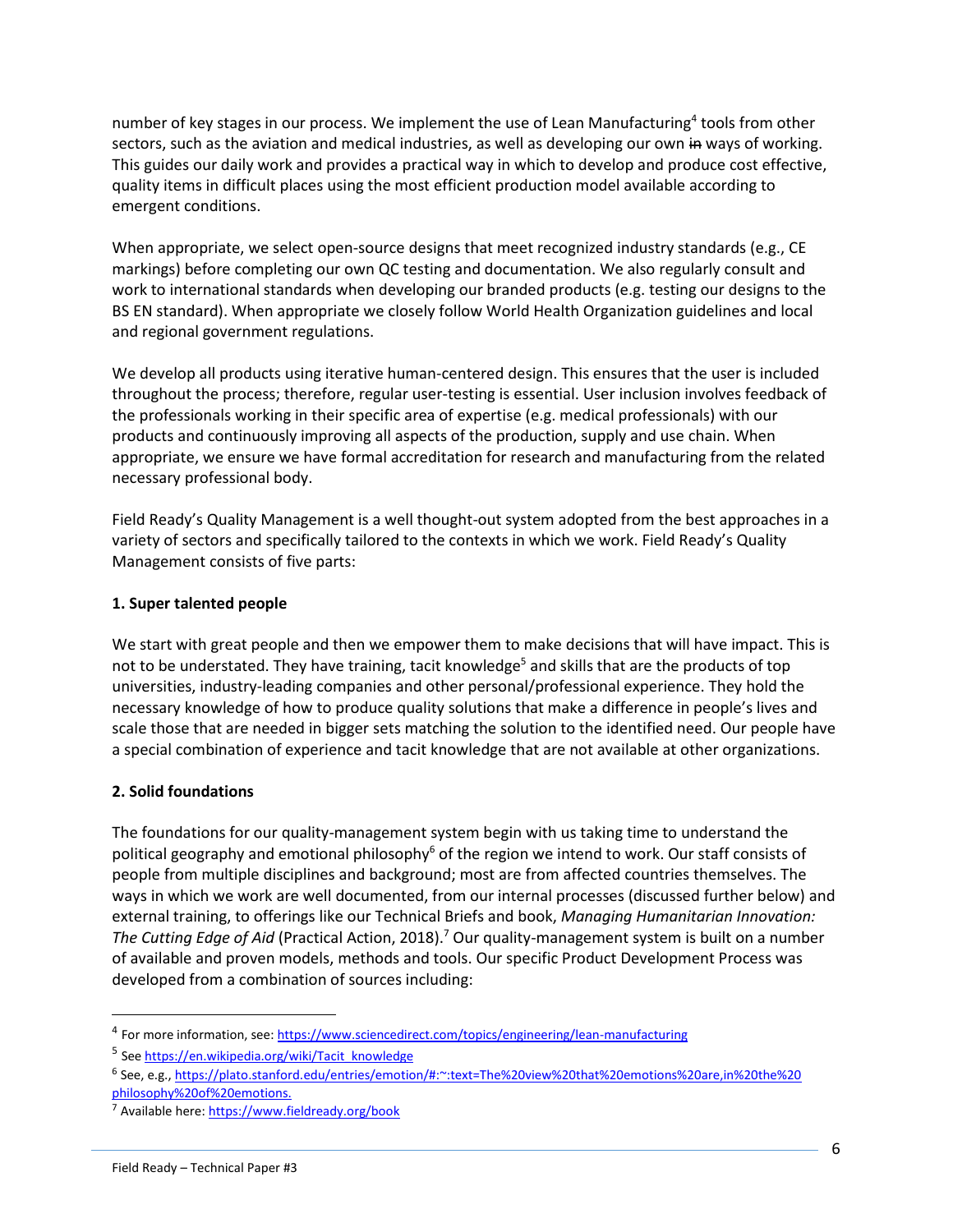- Existing Field Ready tools (e.g. Field Days, need assessments, prioritizing tool, 3DP triage tool)
- Human-centred design process, such as that used by IDEO and Philips
- Adaption of risk-assessment tools used in industry (similar to those used by the National Health Service and British Medical Journal)
- Adaption of quality-control procedures also used in industry (such as the First Article Inspection SAE Aviation Standard)

## **3. Focused process**

For each specific hardware solution, Field Ready follows a rigorous product development process (PDP). This starts with the identification of environmental needs along with local assets, capabilities and market opportunities. During this process, our team discovers the problems that people face and consequently identify the rationale for a new product production to solve those problems. We do not guess - wherever possible we quantify the need using justified metrics, not just the perception of need.

The process requires our teams to produce a detailed technical specification with a bulleted list of design features. It includes both Primary and Secondary features. Primary features are essential to address the item in need. Secondary features are non-essential but still important considerations in meeting end-user considerations. Test plans are developed and our teams often use tools such as Design Failure Mode and Effects Analysis (DFMEA),<sup>8</sup> Taguchi method<sup>9</sup> and Order of build (DFA). Through this our teams get input from users in the intended environment. It is important to get input from the widest demographic possible. We ask the users to perform different functional tasks, collect data such as time taken to complete the task, number of mistakes and user satisfaction.

#### **4. Managed risk**

Field Ready treats risk very seriously. Our risk-assessments rankings are detailed in our parts catalog. This measures severity and likelihood of the risk involved for the maker and end-user of the item. The mitigation and control measures are documented by Field Ready in separate risk assessments for each item it makes.

- A number of questions are answered in order to assess risk in making any identified item. What are the hazards involved? We consider all hazards that exist, regardless of severity, likelihood or existing controls. For example, anything that is used in the preparation or transport of food or drink carries a hazardous substances risk, as it could ultimately be ingested and be toxic or cause infection.
- What are the vulnerabilities? How the hazard might have an outcome if there is an accident or negligent use, and what the result might be. Examples include but are not limited to burns, cuts, falls, product malfunction or anything that might cause harm, including death.
- What is the severity and likelihood? We consider the impact and frequency the hazard might have on the user and likelihood it could take place.
- What are the control and mitigation measures? What can be done to lessen or prevent the hazard? Controls that eliminate hazards are preferable to measures that create barrier, such as

<sup>&</sup>lt;sup>8</sup> For more information, see[: https://en.wikipedia.org/wiki/Failure\\_mode\\_and\\_effects\\_analysis](https://en.wikipedia.org/wiki/Failure_mode_and_effects_analysis)

<sup>&</sup>lt;sup>9</sup> More is available here[: https://en.wikipedia.org/wiki/Taguchi\\_methods](https://en.wikipedia.org/wiki/Taguchi_methods)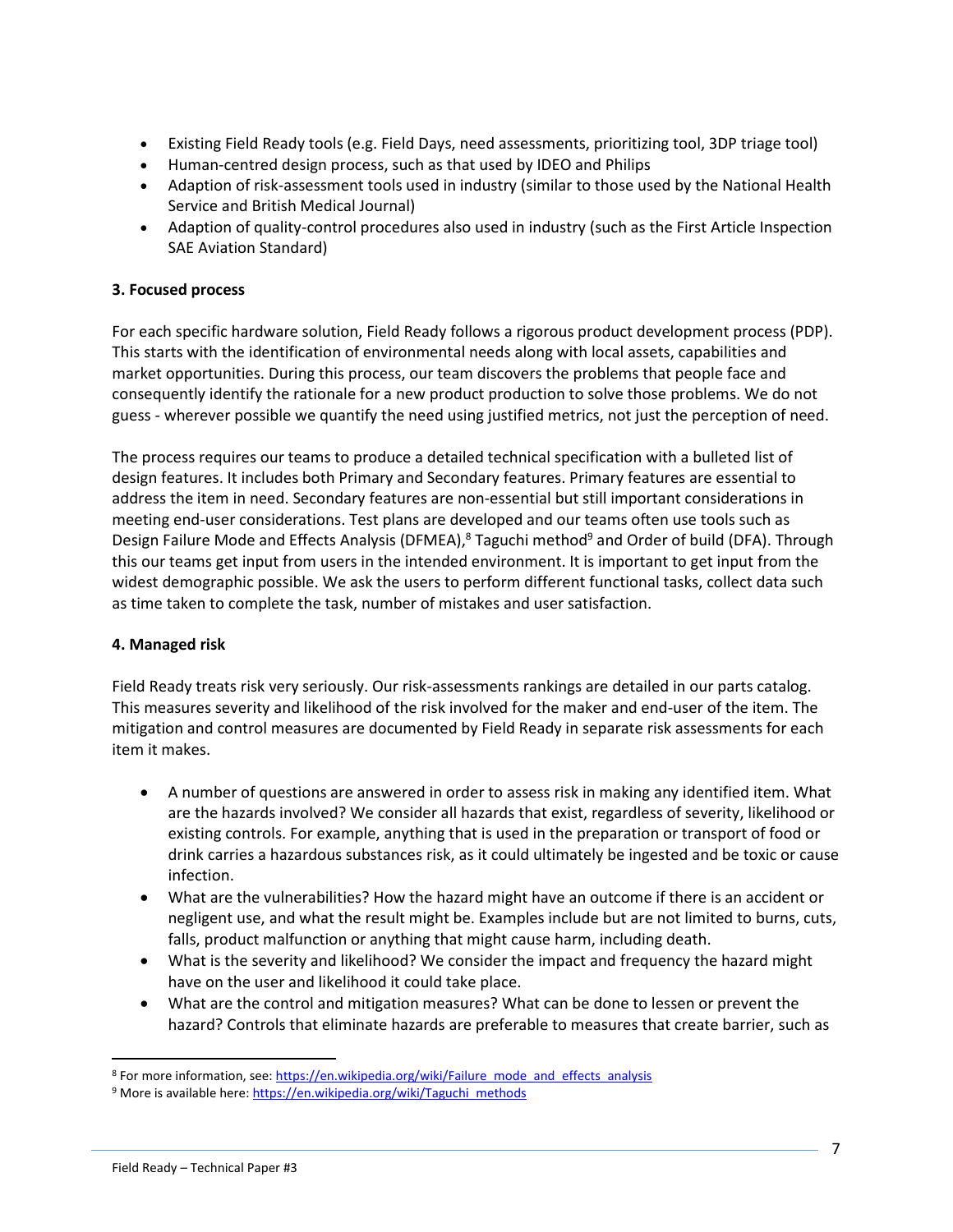safety guards or personal protection equipment or administrative controls such as lengthy user instructions.

• Additional considerations: Is there anything else that should be considered particularly from the end-users' perspective, such as risks that emerge through wear and tear or any other unintended consequences? Does the risk of not providing the item outweigh any other risks?

In practical terms, this means careful attention to detail and ensuring the process just outlined is followed. This involves regular management and technical calls, online systems (including MS 365 and the other tools outlined here) and inspections whenever appropriate.



If a product needs to be durable, for example, we are likely to perform drop tests stressing material and design weaknesses. The ultimate test however is end-user feedback. Because we undertake this throughout the process (e.g., using lean methods, not "water fall"), we increase the likelihood the objects we make are actually used.

#### **5. Sharing and Improvement**

Once a solution has made it to distribution, Field Ready's highest level of readiness, it is shared online following the Open Know-How Manifest, and it might go through additional certification by the Open Source Hardware Association (OSHWA).<sup>10</sup> Our process is fully documented in our portfolio, which is, maintained using Airtable;<sup>11</sup> when this is finalized, the product is listed in the Field Ready Parts Catalog.<sup>12</sup>

Ultimately, we stress learning and a continual development. We appreciate the Japanese concept of *kaizen* which when done correctly, humanizes the workplace, eliminates overly hard work (*muri*) teaches people how to perform experiments on their work using scientific method and then how to learn to spot and eliminate waste in making useful things for people in challenging places.

<sup>10</sup> See[: https://www.oshwa.org/](https://www.oshwa.org/)

<sup>&</sup>lt;sup>11</sup> The service we use is available here: https://airtable.com/

<sup>&</sup>lt;sup>12</sup> Field Ready's Parts Catalog is available here: <https://www.fieldready.org/>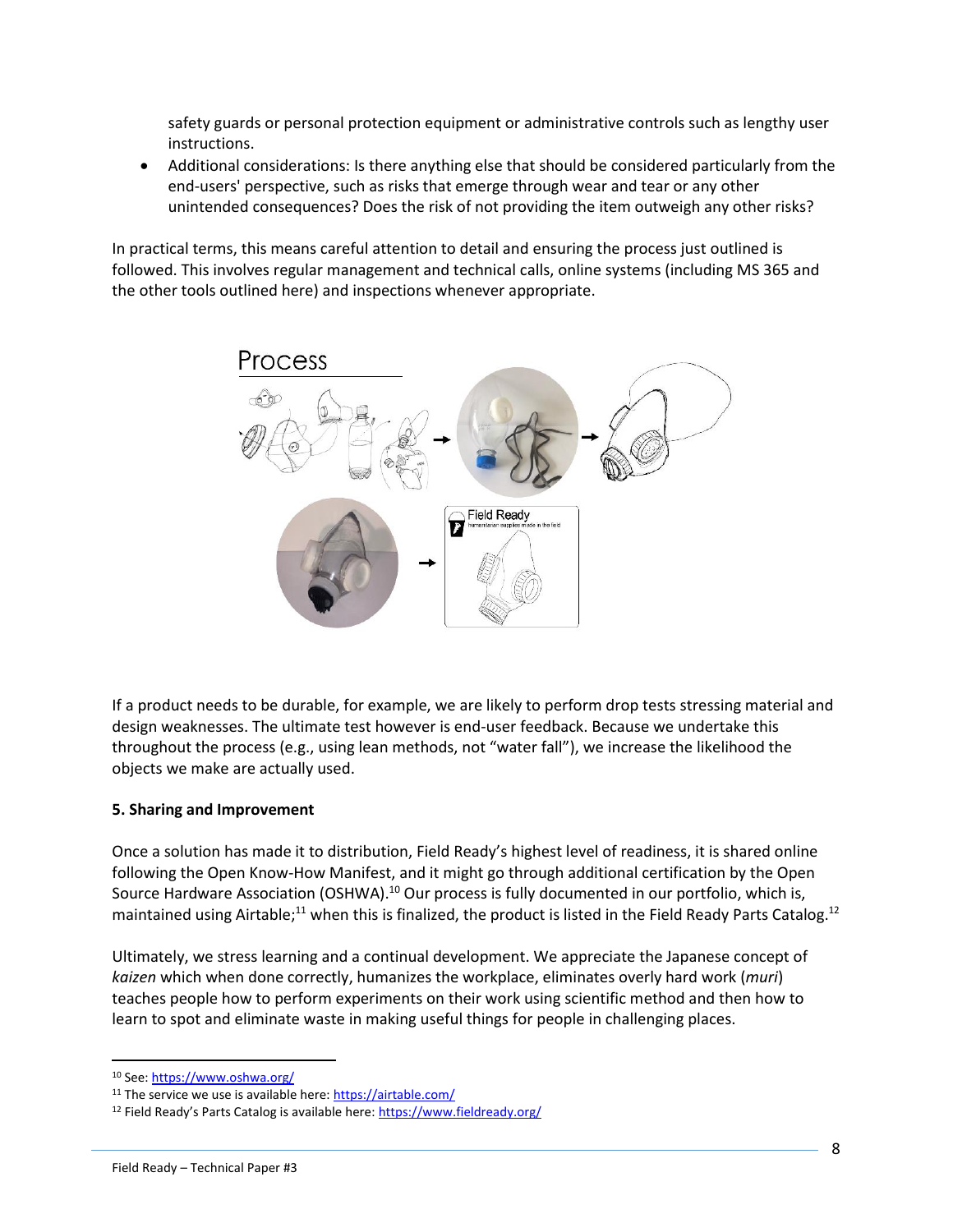#### **5. Case Study: Rescue Airbag**

Buildings collapse as a result of both earthquakes and violent conflict (by artillery shelling and aerial bombardment). Victims can survive the initial event and then live for days trapped in the wreckage. Specialist equipment is needed to lift the tons of rubble and save people lives.

Field Ready's project began when our team conducted a number of focus group interviews with searchand-rescue workers in Syria. The process produced a list of search-and-rescue products that were not readily available in the field. Through a process that involved using a prioritizing matrix tool, we identified a great need for heavy-lifting rescue airbags.



Once the need had been identified the design brief was drawn up. This was a declaration of the work to be undertaken. In this case the design brief stated simply, "to design an inflatable bag that is capable of safely lifting a heavy load thus allowing the rescue of trapped individual."

The next stage was to conduct market and technical research. This process involved analysis of international standards, existing solutions already on the market, local requirements, capabilities and any limiting factors.

This research was essential in producing a detailed product design specification (PDS). A PDS is a bulleted list of design features. It includes both Primary and Secondary features. Primary features are essential to address the area of need. Secondary features are non- essential but still important considerations for end-users.

Once this document was established, it acted as the mantle that enveloped all the subsequent stages in the design iteration. The PDS thus acted as the control for the total design activity, because it placed the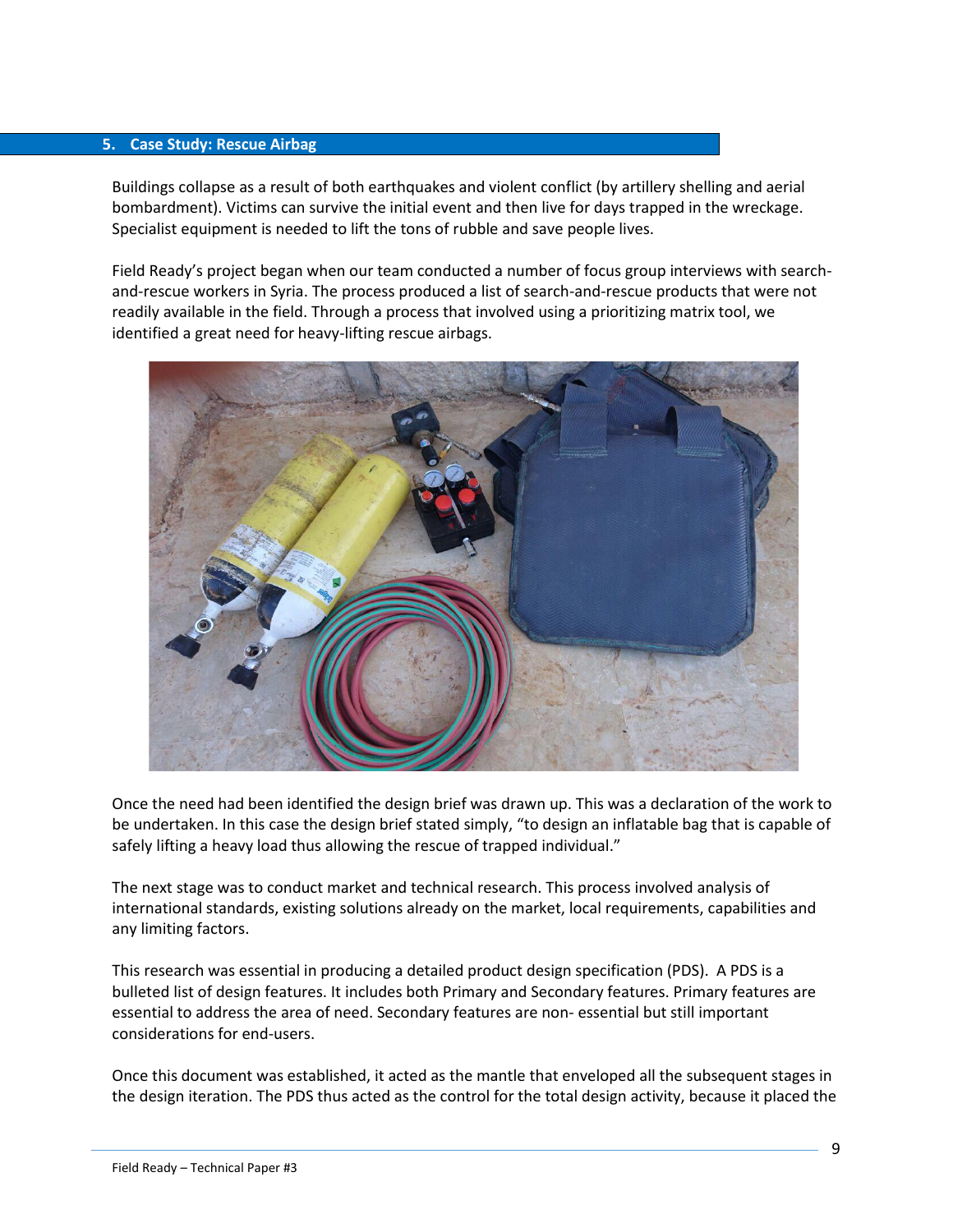boundaries on the subsequent designs. The conceptual design was carried out within the envelope of the PDS constraints, and this applied to all subsequent stages through the end-stage design iteration. The PDS enabled the engineering team to set up the rescue airbag on the Field Ready Portfolio. This is a cloud-based platform – a spreadsheet/database hybrid available to everyone in the Field Ready organization. Setting up the rescue airbag on the Portfolio involved creating initial project data, including a unique Field Ready part number, version control, the location and start date. This data is important for collaborative working; iterative design and quality assurance ensure contributors are working on the items' most current iteration.

The next stage is an iterative process; engineers focused on user needs by involving rescue workers and implementing a process called human-centered design (HCD). Our team used it to produce a comprehensive range of concept sketches, sketch models and CAD models in an attempt to meet the parameters of the PDS.

Based on the input from the rescue workers and internal design reviews we were able to evaluate these concepts against the brief and product design specification. This process identified the concepts that held the most potential for successful production implementation. The next challenge was to build and test prototypes of each of these concepts. The prototypes were produced so that they fully described all aspects of the proposed solution and were as production-representative as possible.

The team tested each prototype using the BS/EN standard. This involved the construction of a number of test rigs as stipulated in the standard. The team developed and improved the prototypes using tools such as the Field Ready Risk Assessment and other tools mentioned above (e.g., DFMEA and DFA).

Once the team produced a prototype that had passed the BS/EN standard and had been fully riskassessed they were able to perform end-user field testing. The end-user testing captured vital input from rescue workers in the intended environment. It was important to get input as well as observe them performing different tasks. The team collected data that included time taken to complete the task, number of mistakes and user satisfaction. We were also able to assess the effectiveness of the documentation produced, such as the user manual. This process highlighted a number of areas of weakness that were addressed in the following prototype iterations and supporting documentation.

With all the areas of weakness addressed (based on the BS/EN standard and user testing), the design and documentation were finalized and uploaded to the Field Ready Portfolio. This allowed Field Ready's Nepal teamto use the documentation to make the airbag. To boost its quality, they improved the documentation and production process.

The first production run began when design and documentation had been finalized. We ensured quality by referencing the well-defined PDS, Engineering Drawing Pack and BOM. Quality control procedures were based on the BS/EN standard performance tests and the Field Ready; First Article Inspection document.

After distribution, our engineering team contacted the rescue workers for feedback to ensure the airbags were performing as intended. This highlighted a few weaknesses in the user manual. The team amended the manual and captured it in our lessons-learned document.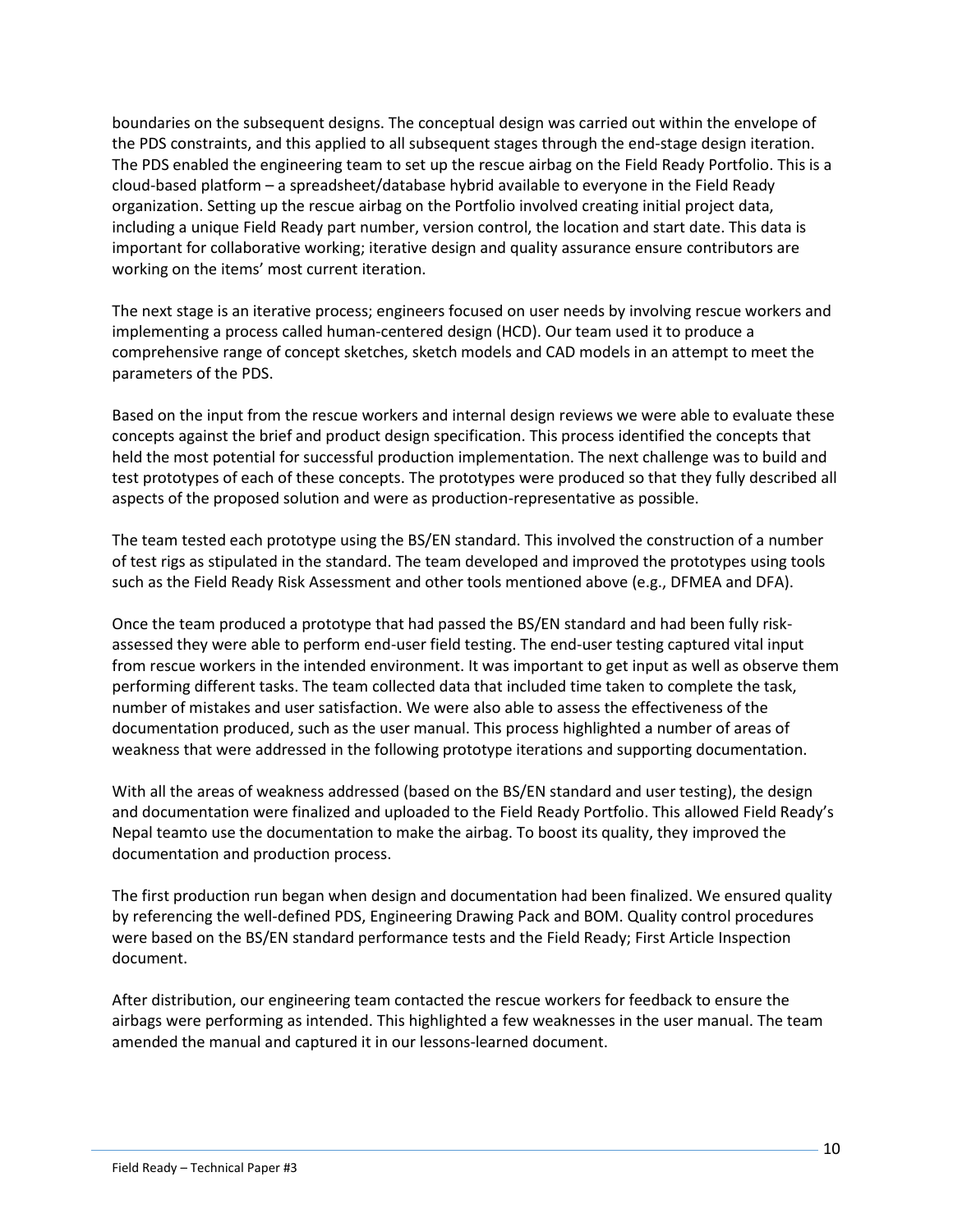This product development process allowed the airbag to be implemented by a subsequent Field Ready team in Nepal. To date, more than 300 airbags have been successfully manufactured and distributed globally.

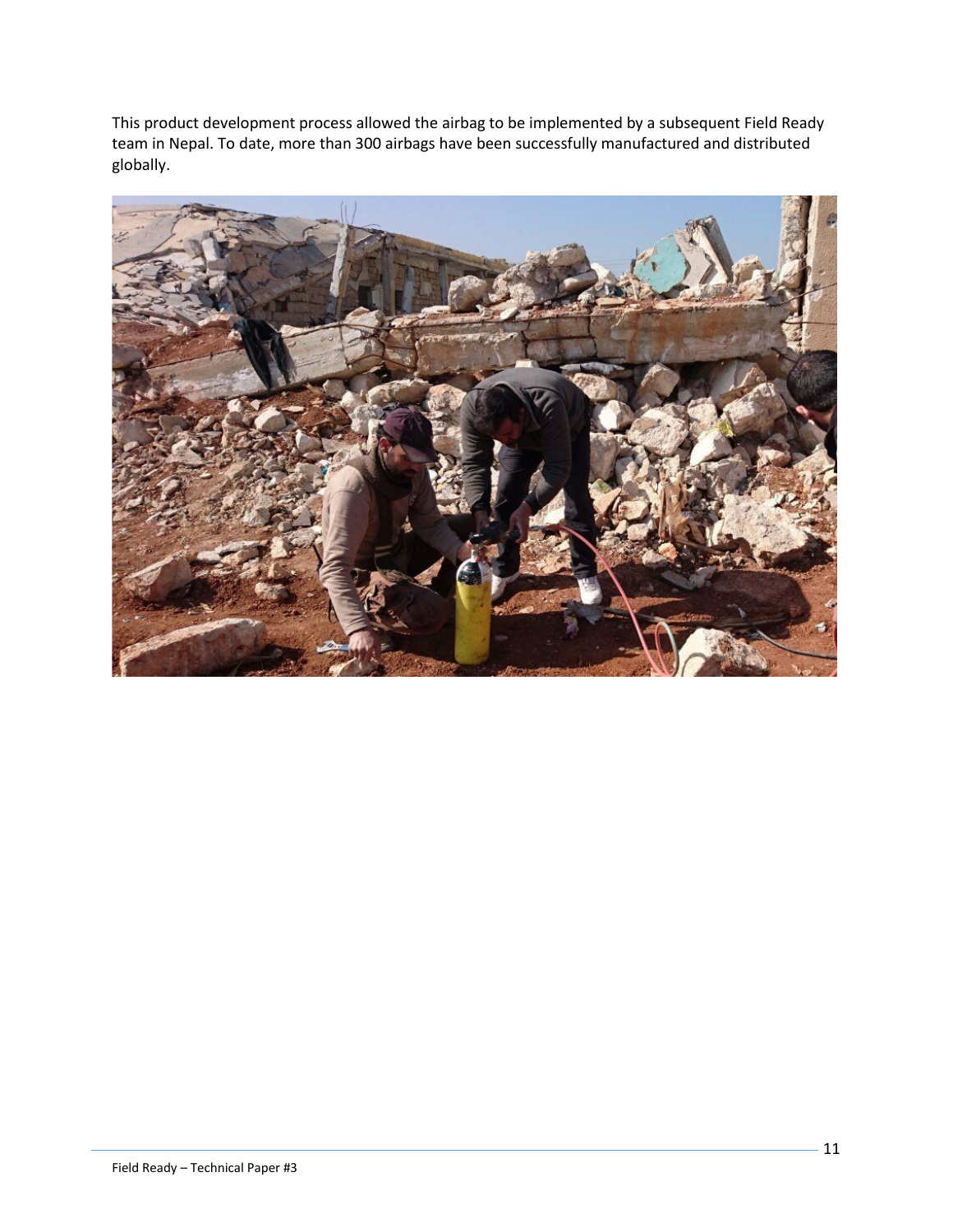## **Annex 1: Criteria for Field Readiness**



**Essential**: The item is needed in a humanitarian, recovery, reconstruction and/or development context. Indeed, it should serve a vital purpose as a prototype, unique fix, replacement part or mass-produced item. There will be adverse consequences if

the item is not made and distributed.

environmentally sustainable.



**Checked for quality and safety**: The item will be closely examined for its quality and safety. The intention is normally to meet all reasonable standards, however, there is a recognition that this might not be possible in certain contexts. In cases where known standards (e.g., as set by the U.S. FDA or other regulatory bodies) are not met, a risk assessment will be carried out and acknowledged. To the extent possible, it should be



**Easy to use**: It should be exactly fit for purpose. The item should be intuitively designed following human-centered principles. The design features will make the item useable with as little instruction or training as possible. In most cases, the item should not be labor saving (i.e., it should be labor intensive); instead it should engage local

people to use their skills, knowledge and physical effort. Whenever possible, it should be repairable using local means.



**Robust**: The item will be optimized to function in a field context. Typically, this will include design features that add to its toughness (e.g., reinforced friction points). These features will depend on its intended use but can also include strength, shock resistance, an ability to survive conditions such as moisture and dust, and levels of

wear and tear that are beyond what is experienced in more developed areas.



**Replicable**: The item must be able to replicated in other contexts from its original design and use. Widespread use is a specific intention. There should be no intellectual property issues hindering its use,and alternatives should be openly recognized. It should also be affordable. The designs and instructions to re-make the item will be

available publicly (openly) and passed on through training. These instructions should be made in a way that can be communicated amongst different cultures and levels of education.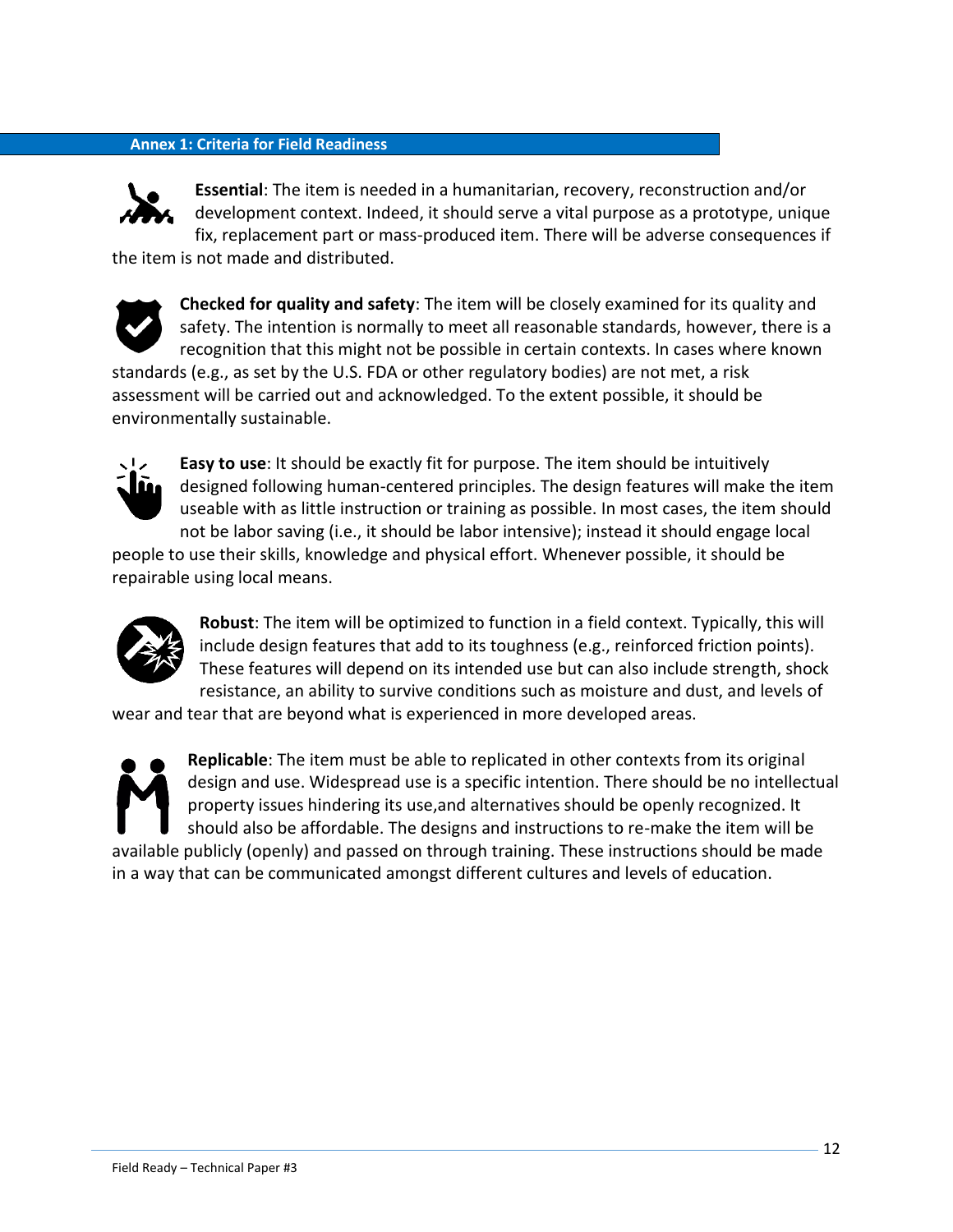#### **Annex 2: Technology Readiness Levels**

When determining if an innovation is "ready," there can be many interpretations. For example, there can be a chasm between making the first prototype and the intended users using a final product. Therefore, having a common way to measure the status of a technology under development can be helpful. This is especially true when there are potential safety concerns, or certain standards need to be met. It is also true when there is a need for dialogue between a diverse group of people with different specialties and there are different types of technology under consideration.

The U.S. government developed such a tool in the 1970s that has since served as a model adopted by a number of organizations worldwide. The Technology Readiness Level (TRL) scale and its variants are based on different levels, most often ranging from one (the initial idea) to nine(the innovation is in use). What appears below is a consolidation of various scales put together for the purposes here:

**Level 1**: This is the lowest level of readiness where the basic idea is observed and recognized by moving a step past scientific research toward applied research and development (R&D).

**Level 2**: Validating the potential application is when invention starts. At this stage, studies are limited and without proof or detailed analysis so the invention is speculative.

**Level 3**: At this level, the proof-of-concept is shown through active R&D. Detailed analytical studies and laboratory studies are done, usually on separate elements of the technology.

**Level 4**: The rudimentary hardware components are put together to establish that they will work together in a laboratory setting. This is when the first "fidelity" prototype might be available.

**Level 5**: The basic components are validated in a simulated environment. At this level, the technology will reach a "high-fidelity'" stage with laboratory integration of components.

**Level 6**: This level is a significant step above the previous level of readiness, which validates the entire system in a simulated operational environment.

**Level 7**: At this level, the prototype is demonstrated in an operational environment in or near where it will normally be used. This can be considered a "field trial" or software "alpha test."

**Level 8**: This level sees the prototype completed and qualified through test and demonstration that ensures user acceptance (in software, a "beta test"). The technology has been proven to work in its final form and under expected conditions.

**Level 9**: The prototype is proven through successful operations. This means it is available "on the shelf" and/or in the "hands" of intended users. With other factors in place, it might be ready to scale.

#### **Annex 3: Field Ready's Product Development Process**